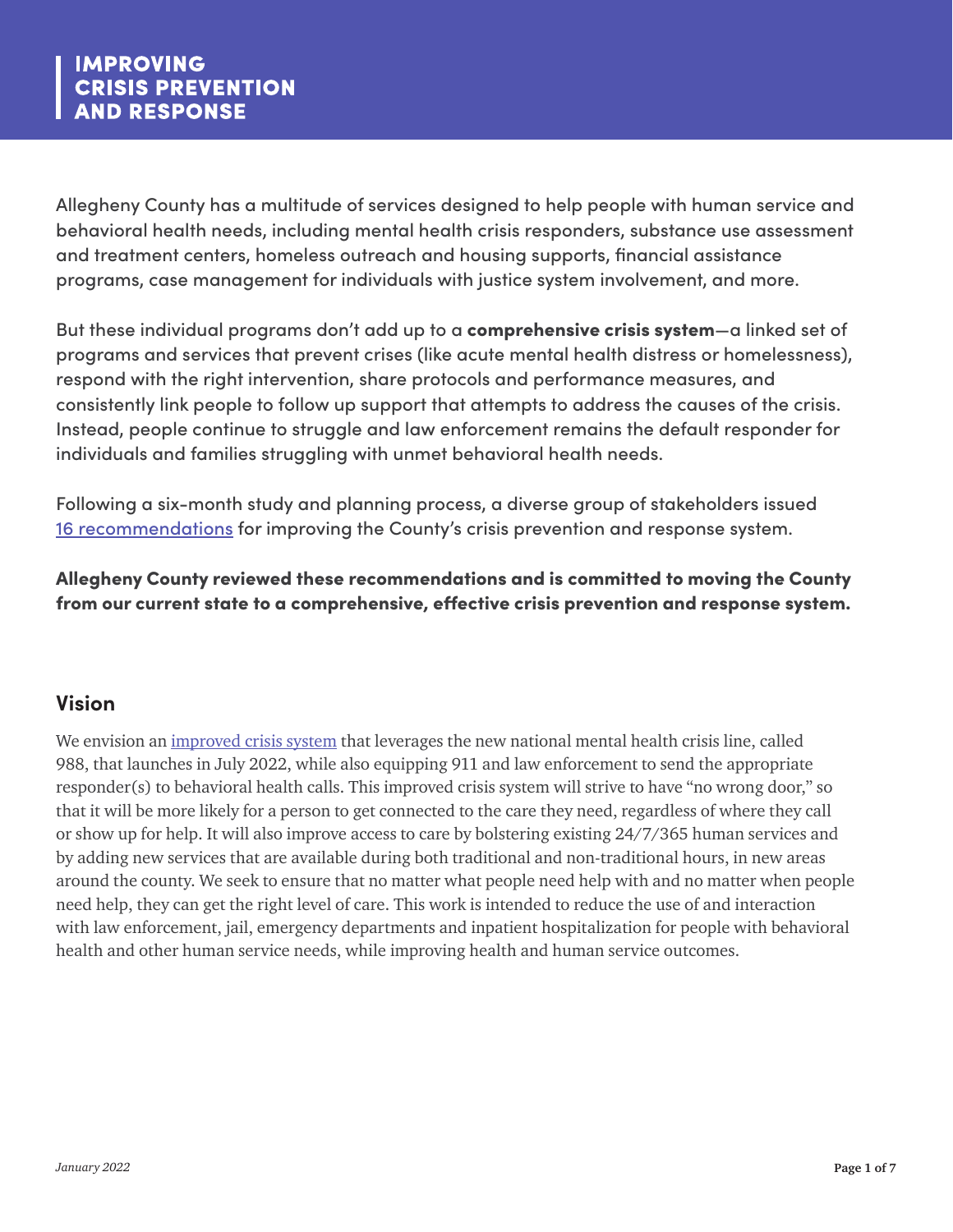# **Strategies**

Building a comprehensive crisis system will take time. Following are the strategies the County has been working on to realize this vision since the Crisis Response Stakeholder Group (CRSG) delivered its recommendations.

## **1. Improving response from central crisis call numbers**

The County's vision is that residents will have a single, easy-to-remember phone number to call when they are experiencing a crisis, will be able to get the most appropriate responder(s), and that these responders will operate within a system that prioritizes connection to sustainable follow-up care, utilizing both data and client feedback to understand how effectively the system is operating. This will make it easier for the residents of Allegheny County to access the kind of help they need, when they need it.

### **Preparing for 988:**

The county is preparing for the implementation of the national mental health crisis line, 988, in mid-2022. We are doing this by improving our crisis system's capacity and processes so that it can respond to increased demand when this central, easy-to-remember number is introduced and marketed. 988 will be the number people can call when experiencing mental health distress or when trying to help a friend or family member who is. Local staff at 988 will be able to provide telephone and in-person assistance and will triage calls to determine the most appropriate crisis intervention, including the ability to dispatch the right type of team directly to where help is needed. Staff will also provide care coordination, assist in diverting people from arrest and incarceration, and help people gain access to resources and treatment. In Allegheny County, we envision 988 will be connected to a "care traffic control" system that spans the entire crisis continuum, providing an overarching view of the system, including outpatient scheduling, bed inventory tracking and performance metrics in real time.

*Next step:* Additional discussion with local partners and the Pennsylvania Department of Human Services to determine how the County can most effectively leverage 988 to improve our crisis prevention and response system. We expect to be able to share additional information about plans for 988 in early 2022.

### **Building alternative responder capacity with 911 and local municipalities:**

DHS and Allegheny County Emergency Services (ACES) are working to identify how alternative responders can be sent to 911 calls that may benefit from a behavioral health response. This has involved examining both data and operations. While we aim for most crisis calls to go to 988, our 911 system will always be a trusted resource that people may call when in crisis. Rather than send those calls to police or ambulance to manage alone, however, our vision is to use the 911 structure to send out "response teams" that have special training and skills to handle behavioral health and other human service crises. Some of these teams may accompany first responders while others will be able to be deployed independently to the person in crisis.

*Next step:* Having mapped a preliminary approach, we are seeking to build out this alternative responder model during the first quarter of 2022 with up to three municipalities.

Responsive to CRSG Recommendations 5, 6, 7, 10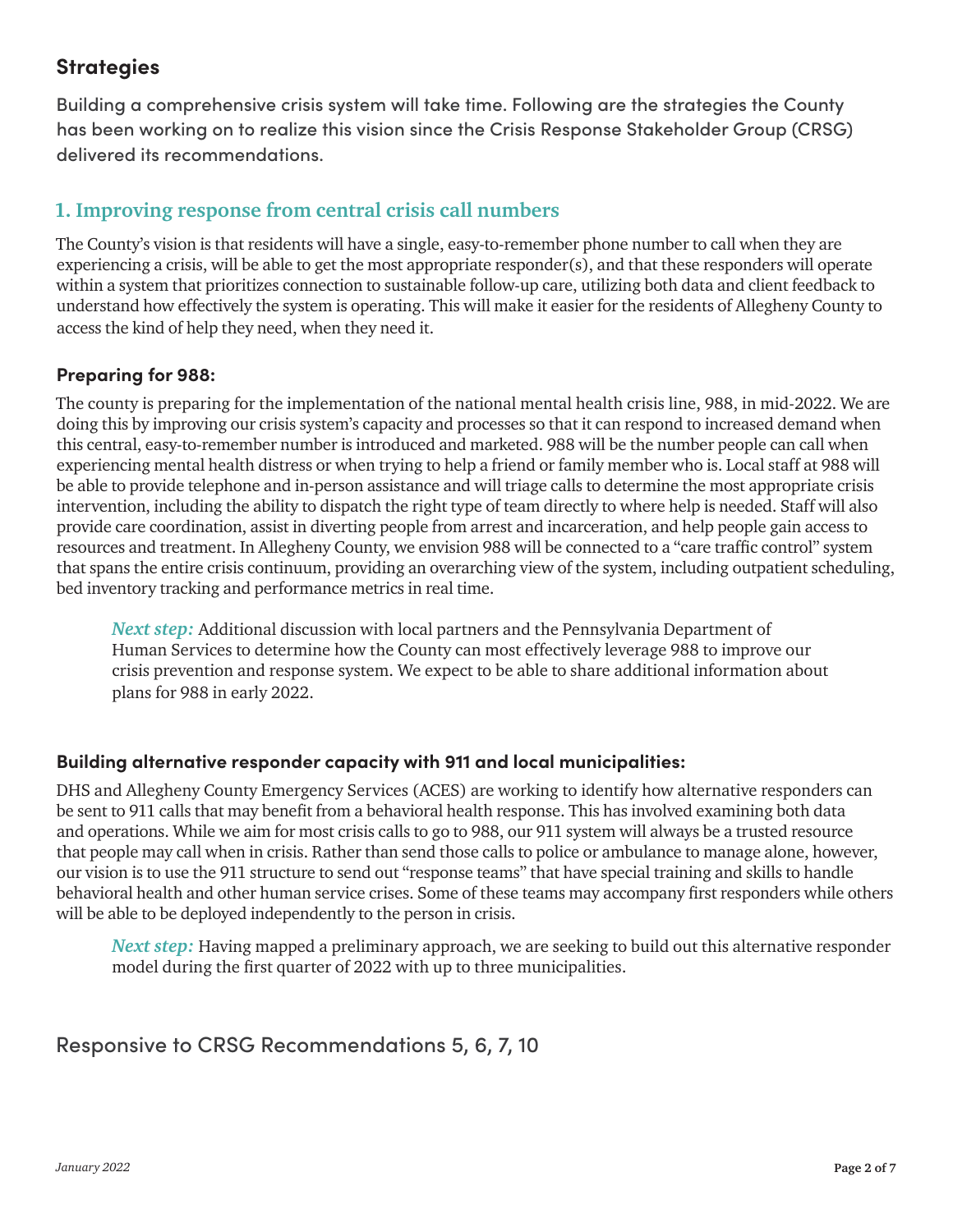## **2. Expanding mobile options and functions**

Mobile teams are a crucial part of the vision – to be deployed by 988, 911 and other parts of the system. We have worked on determining how to expand mobile teams to better address demand, as well as to how improve the way mobile teams engage with people experiencing crisis, so that teams can respond meaningfully to a broader range of community needs. We seek to diversify the scope and nature of mobile response and ensure timely response throughout the county.

### **Increasing capacity and diversifying the scope of service delivered by mobile teams:**

The County is supporting resolve Crisis Services to adapt and grow their mobile response to better meet the needs of community members and law enforcement in a timely fashion. This may include community-based staging of mobile response teams so that they can respond more quickly, prioritizing certain types of calls for quicker response, pairing mental health clinicians with peers, and building out secondary response and follow up supports through additional partnerships.

We are also identifying opportunities to diversify the type of mobile response that can be dispatched through 988, including coordinating with and learning from the City of Pittsburgh's partnership with AHN outreach teams. Existing mobile teams at resolve Crisis Services offer brief de-escalation, clinical assessment, crisis counseling, and referral information. They were designed to deliver crisis response. In recognition that preventing future crisis often requires sustained engagement to enhance trust, support system navigation and coordinate services, it is anticipated that new mobile teams may: respond to calls where acute crisis is not the presenting problem, offer follow up mobile response, incorporate peer support, complete warm hand-offs to additional community resources, and in some cases, provide brief case management.

*Next steps:* We expect to issue one or more solicitations aimed at diversifying the range of mobile responders as well as the scope of service delivered by those teams, in early 2022. These solicitations will be explicit in seeking to attract organizations led by, operated by and serving people from groups experiencing the worst outcomes from our crisis systems, especially black and LGBTQ community members. In addition, the solicitations will budget to ensure a baseline requirement that all frontline staff will earn no less than fifteen dollars per hour.

## Responsive to CRSG Recommendations 1, 2, 9, 10, 11, 13, 14, 16

### **Alternative Transportation Options:**

The County has explored options to support alternatives to police transport for involuntary commitments and other crisis responses. This has involved learning from other jurisdictions and examining where our statutory framework may allow for new solutions. When a petition for a 302 has been authorized, police are regularly relied upon to transport the individual to a hospital for evaluation. But police transport involves placing an individual who is experiencing a behavioral health crisis into handcuffs, which can escalate the crisis and add to what is already a traumatic experience for the person and their loved ones. Law enforcement officers and community members are largely aligned in desiring a safe alternative.

*Next steps:* Though additional review is necessary, we anticipate issuing a solicitation to pilot a thirdparty transportation service that allows for safe, trauma-informed transport of individuals experiencing a mental health crisis in cars designed for this purpose, whenever possible. This will require establishing criteria and a process for accessing this service.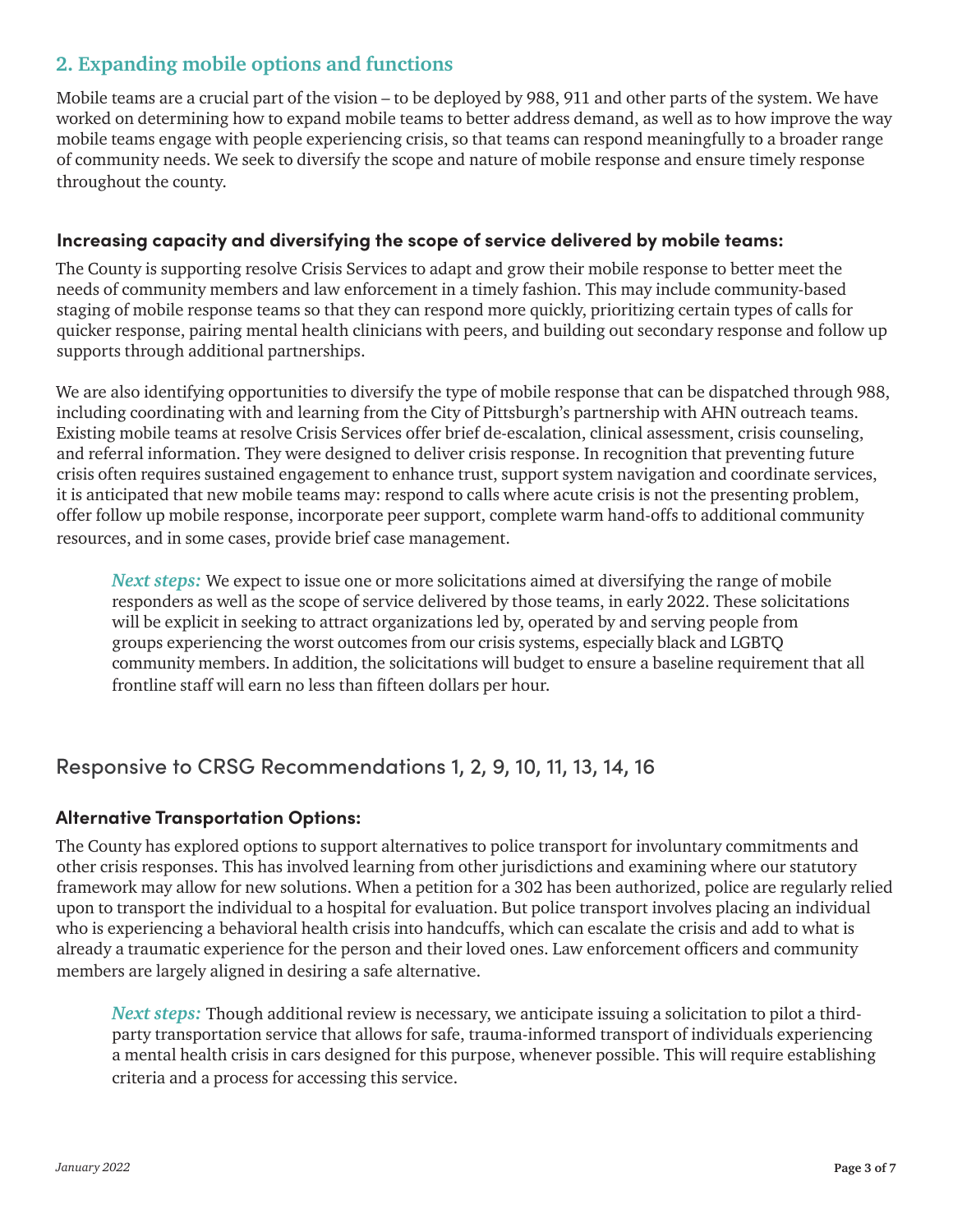# **3. Stabilizing people and connecting them to health and human services**

#### **Peer-operated respite and other crisis prevention centers:**

The County plans to support the design and implementation of up to two short-term, residential support programs for individuals experiencing stressors or an increase in symptoms related to their mental health and/or substance use. It is envisioned that the respite centers will be low-barrier, peer-led and operated, and non-clinical in nature. They may offer intake, assessment, one-on-one and group peer support, connection to community resources, development of mental health advance directives, as well as mindfulness, physical recreation and creative outlets.

These and other brick and mortar crisis/diversion resources are intended to help people avoid emergency department visits, inpatient hospitalization, and incarceration whenever possible, connecting them instead to natural supports, treatment, or other services as desired. The County expects to seek additional partners to provide services in several community-based hubs, and is also supporting existing providers to adapt their services and protocols to better prevent and address crisis. We intend to prioritize broader access to support beyond the traditional 9-5 schedule.

*Next step:* We expect to issue a solicitation in early 2022. This solicitation will be explicit in seeking peer-led and operated organizations, and organizations led by, operated by and serving people from groups experiencing the worst outcomes from our crisis systems, especially black and LGBTQ community members. In addition, the solicitations will budget to ensure a baseline requirement that all frontline staff will earn no less than fifteen dollars per hour.

### Responsive to CRSG Recommendations 1, 8, 14, 16

#### **Informal Mental Health Supports:**

The County intends to fund community-led organizations to establish or grow a range of informal mental health supports. These services will be designed to reach community members who may mistrust or feel alienated by traditional service providers, providing person-centered engagement, education and needed bridges to care.

*Next step:* We expect to issue a solicitation in early 2022. This solicitation will be explicit in seeking to attract organizations led by, operated by and serving people from groups experiencing the worst outcomes from our crisis systems, especially black and LGBTQ community members. In addition, the solicitation will budget to ensure a baseline requirement that all frontline staff will earn no less than fifteen dollars per hour.

### Responsive to CRSG Recommendation 11, 13, 14, 16

#### **START:**

The County is developing an initiative intended to provide targeted resources, services, and linkages to individuals with intellectual and developmental disabilities and/or autism spectrum disorder and co-occurring behavioral health concerns and their caregivers to be part of the crisis continuum. With support from the University of New Hampshire's Center for START Services, this effort will enhance participants' ability to prevent, manage, and move forward from crisis situations.

*Next step:* We expect to issue a solicitation in early 2022. This solicitation will be explicit in seeking to attract organizations led by, operated by and serving people in groups experiencing the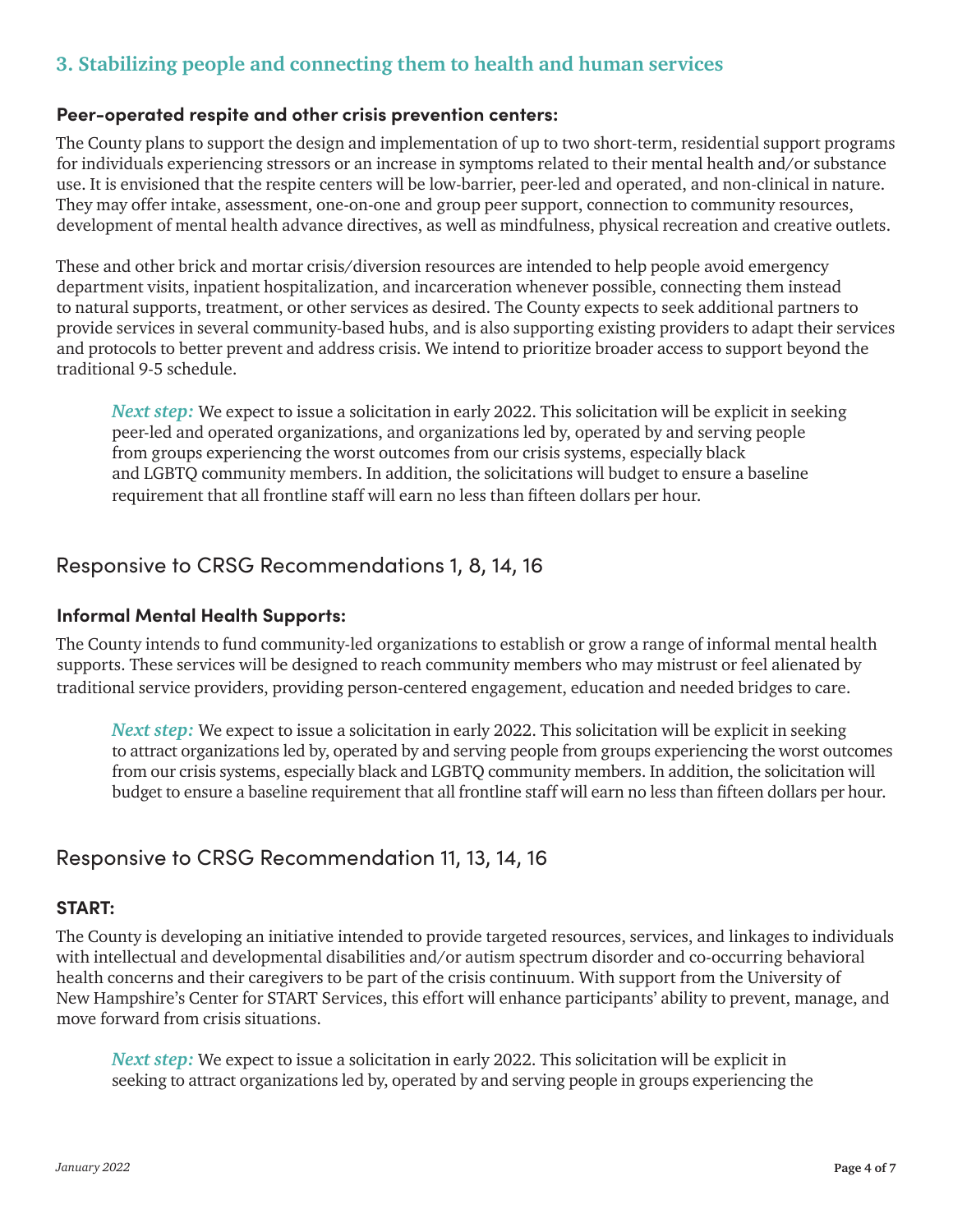worst outcomes from our crisis systems, especially black and LGBTQ community members. In addition, the solicitation will budget to ensure a baseline requirement that all frontline staff will earn no less than fifteen dollars per hour.

### **Supporting Law Enforcement Assisted Diversion (LEAD) Pilots:**

The County is working with police, CONNECT, municipal governments, and the community to prevent the arrest of people with low-level offenses. LEAD staff will provide community-based, long-term, trauma-informed case management to individuals who *frequently encounter the criminal-legal system* because of their unmet behavioral health and human service needs.

*Next step:* We expect to issue a solicitation for LEAD case management services, to be delivered initially in at least 13 municipalities outside of Pittsburgh, by December 2021. (The County will continue to coordinate actively with the City of Pittsburgh as they simultaneously work to implement LEAD). This solicitation will be explicit in seeking to attract organizations led by, operated by and serving people in groups experiencing the worst outcomes from our crisis systems, especially black and LGBTQ community members. In addition, the solicitation will budget to ensure a baseline requirement that all frontline staff will earn no less than fifteen dollars per hour.

# Responsive to CRSG Recommendation 1, 3, 14, 16

### **Improving discharge planning from the jail and hospitals:**

While we continue to explore strategies to improve outcomes for more people upon discharge from the jail and hospitals, the County has invested in the Center for Inclusion Health's holistic post-incarceration clinic, supporting its efforts to address physical and social determinants of health for individuals leaving the jail who have chronic health conditions, including substance use disorders. The County is also working to expand housing opportunities for people upon discharge from jail and hospitals. This work includes a systems improvement project that we think will improve the flow within the mental health housing continuum as well as efforts to create more reentry housing resources.

*Next step:* We expect to issue a solicitation in early 2022 to procure additional reentry housing for individuals leaving the jail. This solicitation will be explicit in seeking to attract organizations led by, operated by and serving people from groups experiencing the worst outcomes from our crisis systems, especially black and LGBTQ community members. In addition, the solicitation will budget to ensure a baseline requirement that all frontline staff will earn no less than fifteen dollars per hour.

## Responsive to CRSG Recommendation 4, 12, 14, 16

### **Robust 211 and LINK:**

The County has invested in enhancing United Way's PASouthwest 211 and the Allegheny LINK so that people can find the health and human services they need. These are the main doors to human services in the county providing hotlines, social workers who visit shelters and other sites to help with housing, and chat, web, and texting services that rely on their professional staff and databases. Taken together, they serve over 250,000 people each year.

The County's investments will soon expand the number of information and referral staff on the hotlines, improve training, improve the triage system of the LINK (which focuses on housing), and increase the IT/data capacity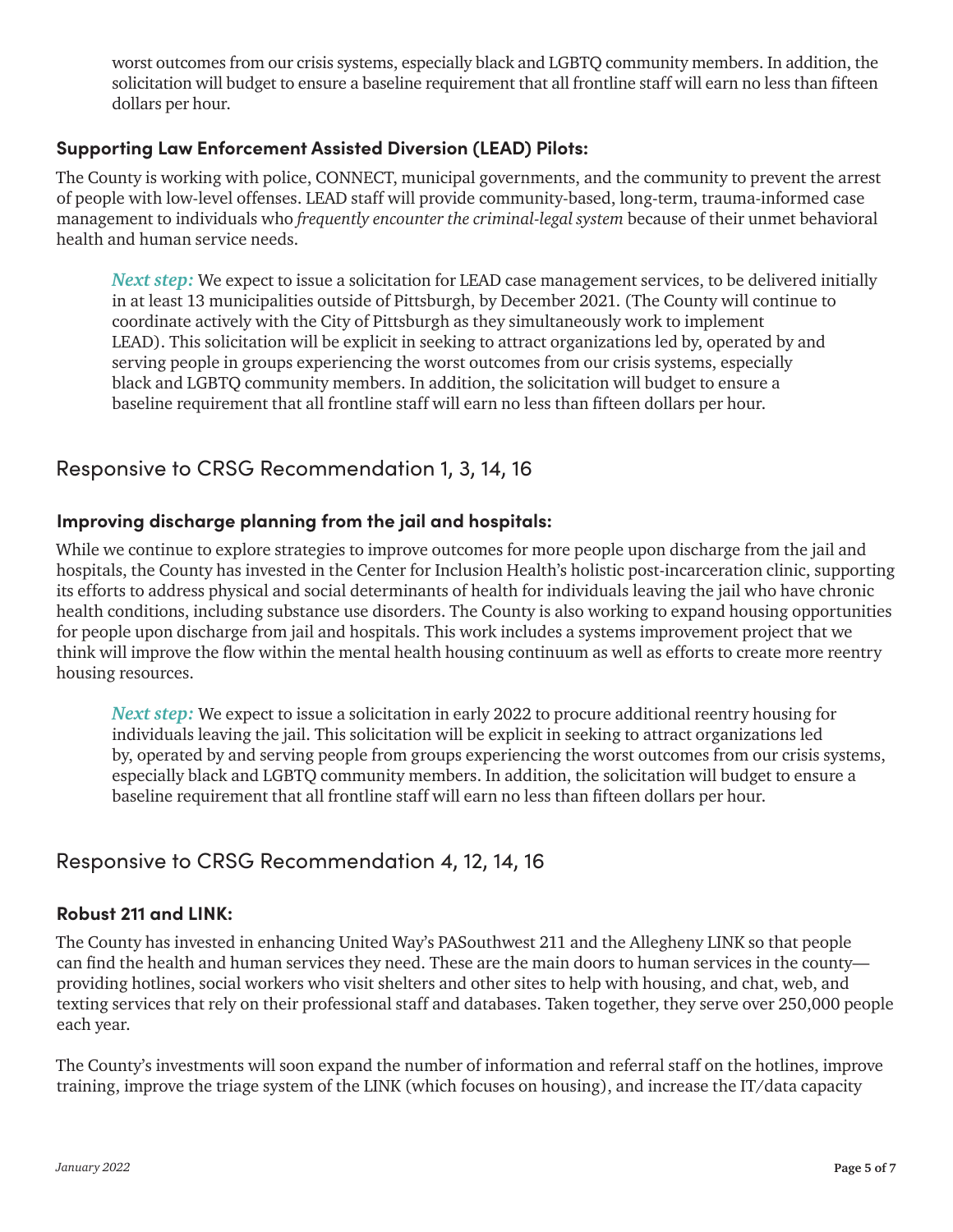of these systems. By improving these existing entry points now, we will be positioned to envision more robust integration with 988 in the future.

# Responsive to CRSG Recommendation 5

### **Digital Catalog of Health and Human Services:**

A common and persistent complaint is that there's no "where to turn for help" book or website that stays current. The County is working with several partners on solving this issue by building and maintaining a central database that any organization can use to pull information into their websites and that anyone can search. The work already completed includes securing data-sharing agreements so organizations can share information about services (type of service, location, operating hours); creating the structure of this digital catalog; developing the means to keep the information current (through community and agency "ambassadors"); and integrating the information into one data set.

*Next steps:* Having merged the data to create the digital catalog, we will verify its initial accuracy, and "publish" a version of this catalog. When completed this will provide the crisis system and the public with accurate information about hundreds of services, by location. When 988 is ready, the County can add other features to the digital catalog. Additional next steps include scaling the collection and dissemination of client experience with these services so that people can make more informed choices about what services will work for them.

# Responsive to CRSG Recommendation 7

## **4. Preventing issues from escalating into crises that can lead to arrest or hospitalization**

### **Training and support for frontline staff:**

The County is developing a crisis response training program which will provide mental health first aid and verbal de-escalation training to all jail staff, beginning in November 2021, with plans to build a more comprehensive, 40-hour crisis intervention training (CIT) for corrections officers over the next year. CIT planning for corrections officers can leverage parallel planning efforts within the City of Pittsburgh to revamp and enhance CIT for police.

*Next step:* In recognition that more training and support for various frontline staff is critical, and that it must be offered on an ongoing basis and consistently reviewed, the County expects to issue a solicitation to identify an entity who can manage this effort. The solicitation will be explicit in seeking to attract organizations led by, operated by and serving people from groups experiencing the worst outcomes from our crisis systems, especially black and LGBTQ community members. In addition, the solicitation will budget to ensure a baseline requirement that all frontline staff will earn no less than fifteen dollars per hour.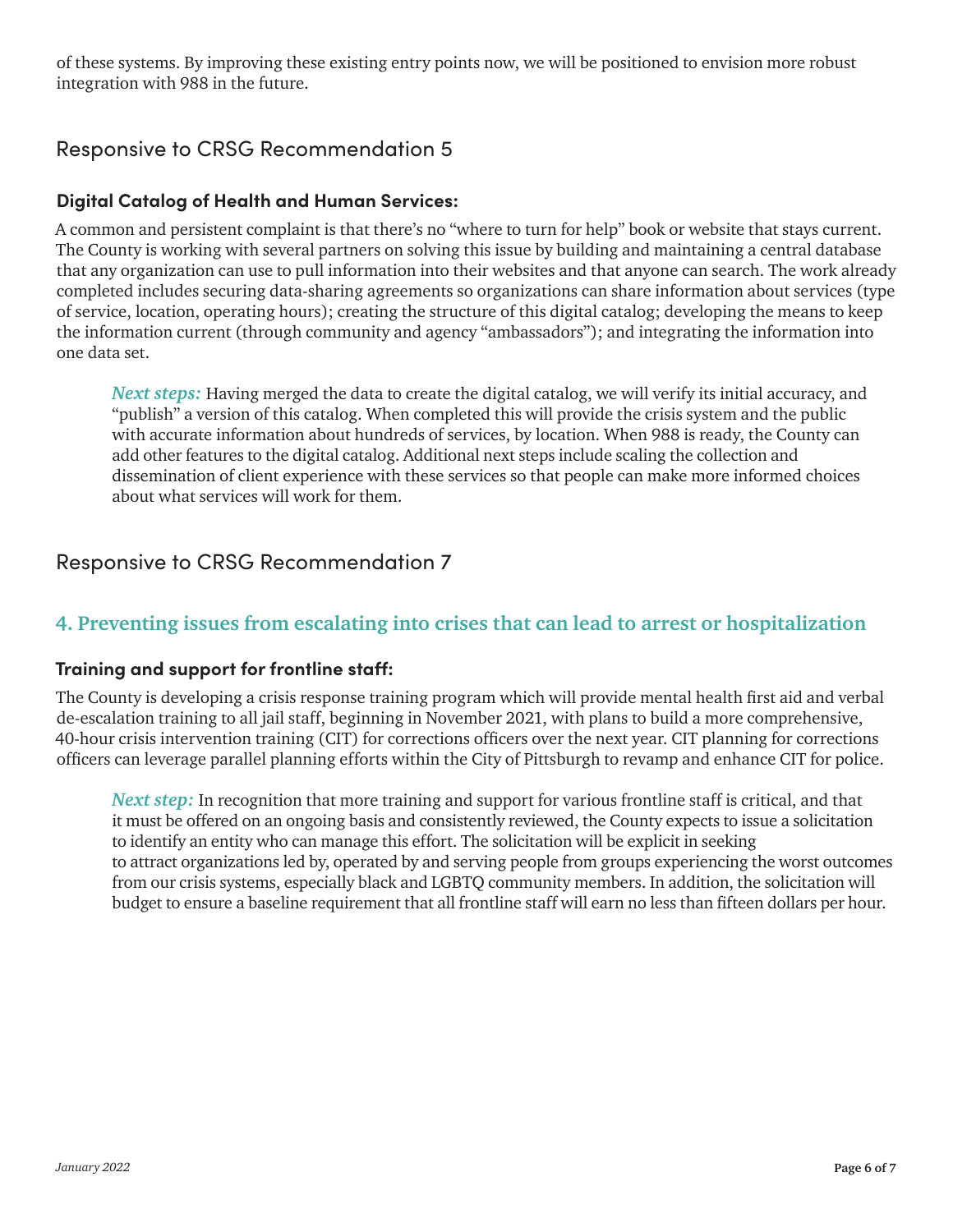# Responsive to CRSG Recommendation 3

### **Convening critical partners for ongoing coordination:**

The County is meeting regularly with a number of its existing crisis system providers, government and law enforcement representatives, and foundations and community-led organizations invested in crisis response and committed to system improvement. This includes regular coordination with the City of Pittsburgh's Office of Community Health and Safety as they develop and implement complementary crisis prevention and response strategies within the city limits.

*Next steps:* The County intends to convene coordinating groups and communities of practice to support the implementation of these strategies; improve communication, outcome tracking, and problemsolving; and to create shared protocols for the improved crisis system. In addition to critical government partners and individuals with lived experience, new and existing providers that make up the crisis continuum will be asked to participate. While some entities are meeting regularly already, we expect to formally convene these groups beginning in the second quarter of 2022.

Responsive to CRSG Recommendation 6, 14